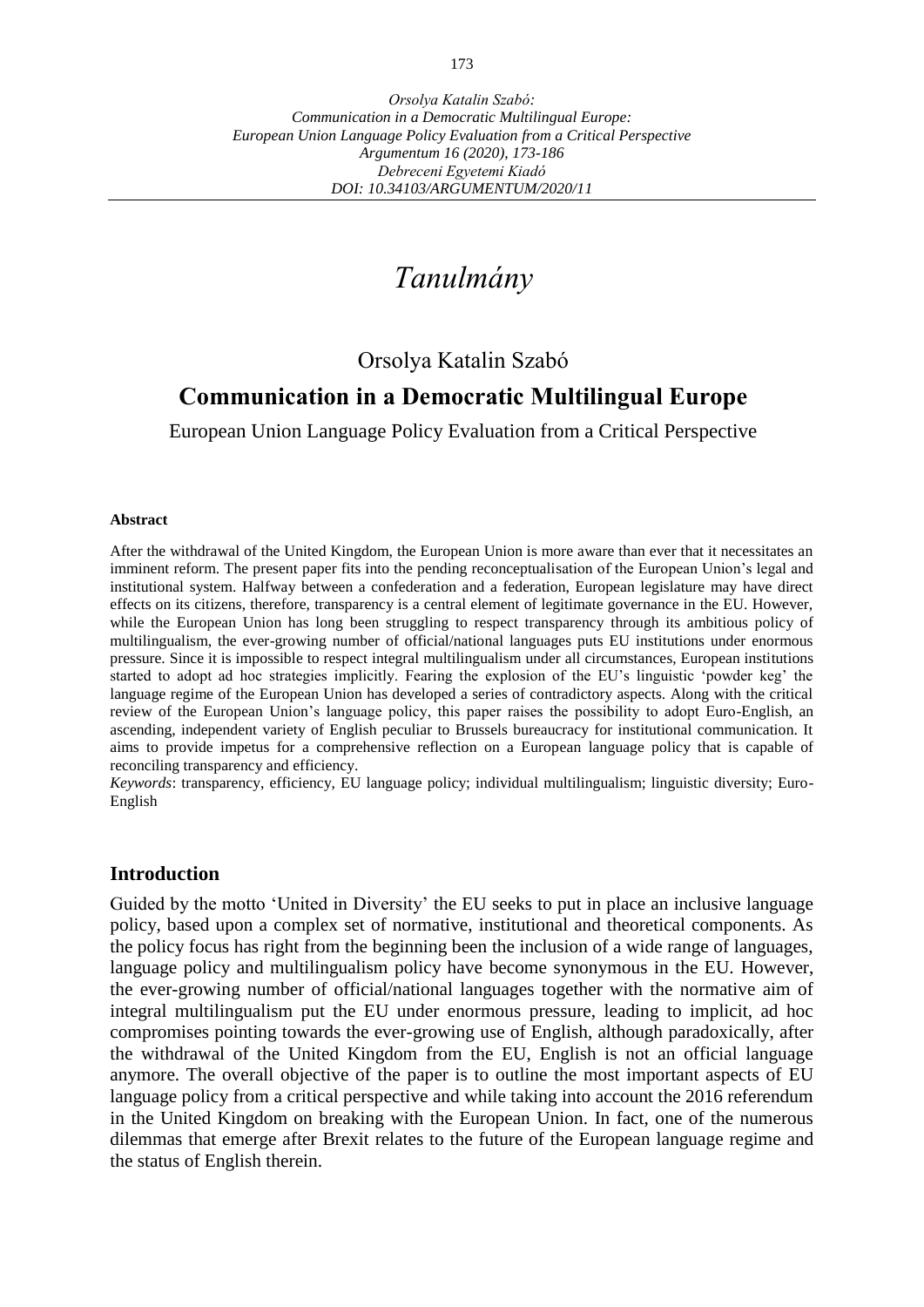## **Research Problem**

There are a total of twenty-four official and working languages in the European Union with more than sixty indigenous regional and minority languages and many other so called nonindigenous languages spoken by immigrants. This multilingual nature of the EU is not entirely unique: as a matter of fact, the European Union is home to only 3.4 % of the total number of living languages in the world. What is rather new under the sun is the constitutional system the European Union is characterised by. It is an international entity sui generis, bearing characteristics of intergovernmental as well as of supranational nature. In fact, the European Union is considered as the world's most ambitious example of pooling state sovereignty at international level (Moravcsik 2004). Since its creation, Member States have conferred on the European Union an increasing number of competences. Thus, the EU has grown from a purely intergovernmental, economic organisation of states to a supranational, political union of states, offering a European Union citizenship supplementary to national citizenship (Kiljunen 2004). The Treaty on the European Union and the Treaty on the functioning of the European Union make up the core functional treaties of the EU and together with EU legislation they constitute European Union law, which has supremacy over national legislation. In parallel with this processes, the European Union has also undergone horizontal changes: the enlargement of the European community from six (1958) to twentyseven (2020) Member States has had concrete linguistic effects on EU institutions as it implied the ongoing extension of official and working languages so as to include the official languages of all Member States. The ever-growing number of official and working languages – considered as a prerequisite for the democratic functioning of the EU – has posed severe challenges for the functioning of EU institutions, which started to adopt ad hoc strategies to cope, leading to implicit compromises and uncoordinated strategies (Gazzola 2006). This is how language policy became an underlying functional-political problem in the European Union. Since the historical roots of the notion of nation-state and the politicisation of languages lie in Europe, it is not surprising that language is a highly sensible issue for European decision-makers and any reduction of the official and working languages is considered a taboo in EU circles. (Ammon 2006)

## **Methods**

## *Definition of key terms*

Firstly, I find it important to clarify some key notions of this paper. EU language policy is underpinned by the language ideology of multilingualism. The notion of language ideology stands for culturally and socially embedded metalinguistic conceptualisations of language and its forms of usage (Blommaert 2005). Language users have various conceptions of language and language use, and these conceptions guide their communicative behaviour. They use language on the basis of the conceptions they have, and thus they actually reproduce those conceptions through speech. These ideological constructs conceal ambitions for power and authority and as such constitute an implicit status planning: the designation of which languages should be dominant and which should be relegated to a lower status (May 2001). Based on policy papers it can be deduced that the notion of multilingualism, the key language ideology of EU language policy, is a twofold concept in the EU. While the Council of Europe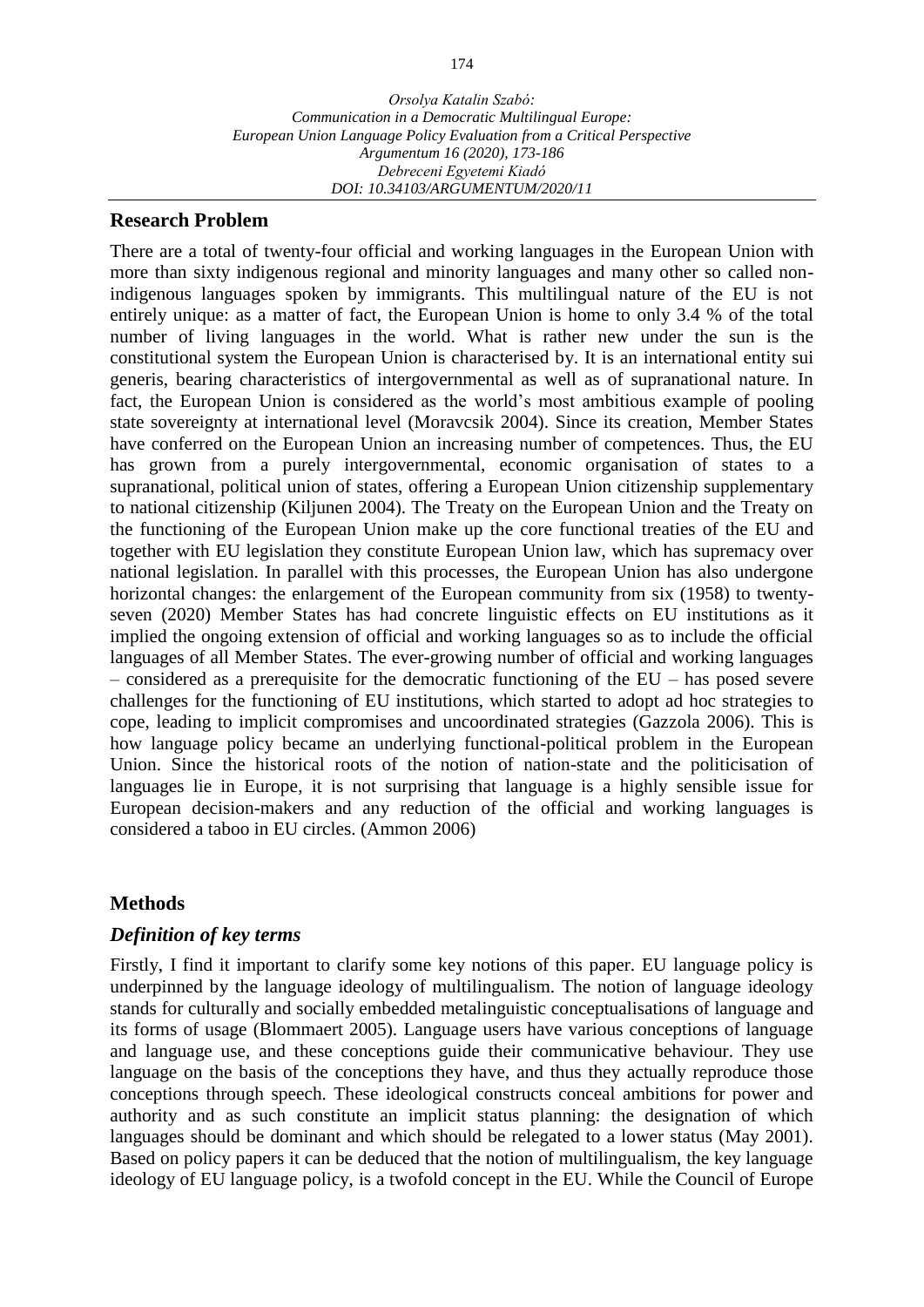distinguishes between collective multilingualism and individual plurilingualism, in the European Union, the term 'multilingualism' encompasses both levels; that is, when an individual learns several languages and also when several communities using different languages coexist within a given geographic area. Accordingly, in the terminology of the European Union multilingualism policy is based on the creation of an environment in which all languages may fully prevail, the speakers of those languages have equal rights (plural monolingualism), and in which the teaching and learning of many languages can flourish (individual plurilingualism). $\frac{1}{1}$ 

## *Language policy analysis – methodology*

Language planning domains were first described by Kloss (1966) as status and corpus planning, which Cooper (1989) complemented with the notion of acquisition planning. Language status planning is the allocation of functions for a specific language, corpus planning refers to corpus building through creating new words or terms, spelling and orthography reforms, while acquisition planning involves efforts to influence the allocation of users of languages. The European Union implements language policy in all three domains. Status planning is carried out by the Council of the European Union, or else, by Member States acting unanimously in the Council of the European Union. The decision is not about selecting a vernacular to be the standard language, as is the case at national level but about giving an additional EU status to some of the languages officially recognized in the Member States. The European Union is also engaged in corpus planning, as the official languages must fulfil new functions at supranational level. Within the framework of its acquisition planning activity, the European Union has also been promoting language learning through a wide range of framework strategies and concrete programs. Considering the complex and multifaceted nature of language policy, one way of navigating through its different aspects is offered by Kroon's representation of language policy as a cube (Kroon 2003), modified by Ahn (2007) to adapt it to the European Union. Z-axis pertains to the geo-political locale at which a policy is being formulated; Y-axis pertains to the status of the language being planned; the X-axis pertains to planning domains. When it comes to Z-axis, the present paper is dealing specifically with EU-level language policy as a geo-political locale. It intends to focus on status planning and acquisition planning as the transmission of language ideology is carried out fundamentally in these two planning domains (I agree with Fishman (2005) who claims that planning activities overlap and corpus planning is simply one facet of status planning). Finally, when it comes to the status of language, the paper focuses on national/official languages and regional/lesser used languages as the language categories EU language policy mostly target. (Figure 1)

 $\overline{a}$ 1 Source: Multilingualism: between policy objectives and implementation, EP Study, 2008.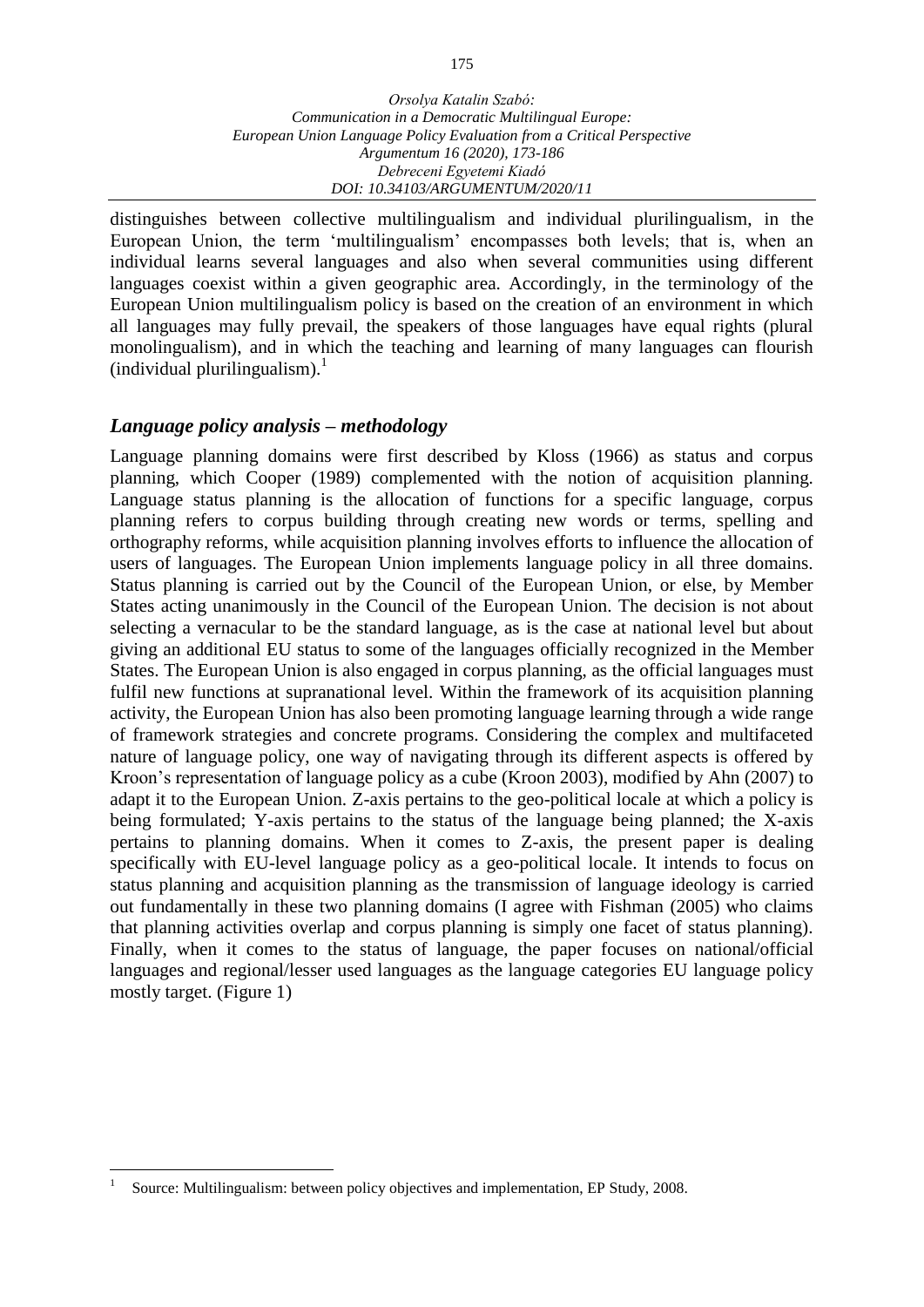*Orsolya Katalin Szabó: Communication in a Democratic Multilingual Europe: European Union Language Policy Evaluation from a Critical Perspective Argumentum 16 (2020), 173-186 Debreceni Egyetemi Kiadó DOI: 10.34103/ARGUMENTUM/2020/11*



*Figure 1. Paper focus as represented by a language policy cube (Source: Ahn 2007)*

As a first step, I observed the diachronic evolution of multilingualism policy in the EU based on European Union law sources and EU policy documents in order to outline the general framework of EU language policy. In an aim to make a closer examination, I reviewed the rules of procedure of major EU institutions. This was particularly important given that Council Regulation No. 1/1958 gives the right for all EU institutions to stipulate in their rules of procedure what languages to use in specific cases. I also reviewed major language policy related EU policy documents, including Council resolutions, European Commission communications, EP resolutions. These institutional documents confirmed my premises about the lack of an overarching political vision with each institution expressing their position on multilingualism according to their functional characteristics and needs. As a final step, I examined concrete language practices in major EU institutions focusing especially on the European Parliament basing my research on empirical studies carried by Ammon (2012), Fischer (2010), Forchtner (2014), Gazzola (2006, 2013, 2014) Kraus (2008), Kruse & Ammon (2013) Krzyzanowski & Wodak (2010, 2013).

#### **Results**

Based on EU law sources and policy documents, it was established that multilingualism as the focus of EU language policy developed in three phases between the years 1950 and 2000 [Figure 2]. First, the European Union allocated the languages designated by Member States in functional categories with working and official languages of the EU government being at top of the hierarchy. The linguistic constitution of the EU, that is, Regulation No. 1/1958 of the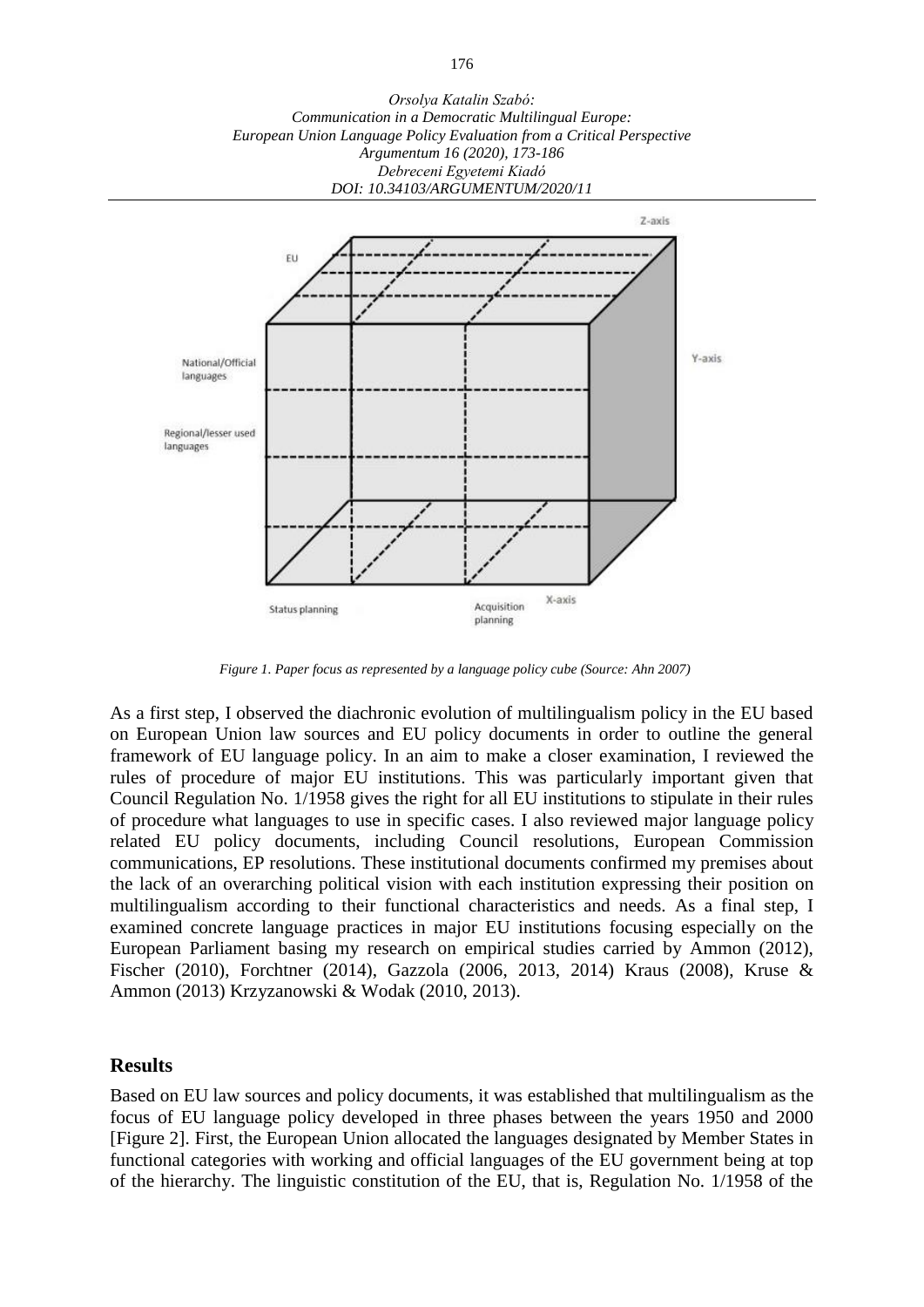Council put official languages with equal rights on a statutory basis. The next level of multilingualism was added between the 1980s and 1990s when the transmission of a linguistic ideology heavily skewed in favour of the official languages needed to be rebalanced from the 1980-1990s on in favour of minority languages. Thus, EU language policy was complemented with minority language protection. The third stage corresponds to the development of individual multilingualism as a separate policy agenda. The EU White Paper on Education and Training: Teaching and Learning –Towards the Learning Society (1995) supplemented the idea of multilingualism with the individual level by encouraging EU citizens to learn another language of the European Union as well as one more foreign language  $(1 + 2)$ formula). In the latter stage, the promotion of individual multilingual skills should have in theory equally favoured the learning of all European languages but this ideal has come up against such macro-dynamics as the predominance of English on the global market of languages. The EU has sought to correct this dissonant effect by a progressive shift of ideology from inclusiveness to the economic value of multilingual skills, which implicitly legitimises the convergence towards English.

The founding fathers considered Europe as an entity of national languages, and the assumption made was that a mostly monolingual citizen could, if necessary and with the external assistance of the EU translation service, be put into the position of being 'multilingual' (Moliner et al. 2013). However, with the ever-growing number of official languages this became ever more difficult. The EU has adopted several ad hoc technical and organisational measures to better cope with this situation but related policy documents clearly show there is no overarching policy with this regard. The language issue has always been approached in a rather arbitrary manner. As Ammon points out (2006), while there is a relatively stable agreement on the unsustainability of integral multilingualism, decision-makers fear a lack of consensus, saying that Member States would evidently avoid any domain and functional losses for their languages. Thus, during the past few decades of European integration, the two facets of multilingualism, that is plural monolingualism and individual plurilingualism, have become increasingly inconsistent. The unsustainable and contradictory nature of European language continues to produce anomalies in the functioning of the European Union, which I intend to typologise in this paper as normative and functional deficits.

|                                                                   | Conceptualisation of European multilingualism policy from the 1950s<br>until recent days |                                                                            |                                                                   |
|-------------------------------------------------------------------|------------------------------------------------------------------------------------------|----------------------------------------------------------------------------|-------------------------------------------------------------------|
| <b>Stages of the</b><br><b>European</b><br>integration<br>process | Until the $1970s -$<br>consolidation of<br>the European<br>project                       | 1980s and 1990s                                                            | 1990s and $2000s - increasing$<br>influence of the global context |
| EU language<br>policy focus                                       | Equal dignity of<br>all official<br>languages of EU<br><b>Member States</b>              | Growing<br>protection of<br>language diversity<br>(minority)<br>languages) | Promotion of plurilingual<br>competences of individuals           |

*Figure 2. Focus of EU multilingualism policy in the different stages of European integration (Source: Author)*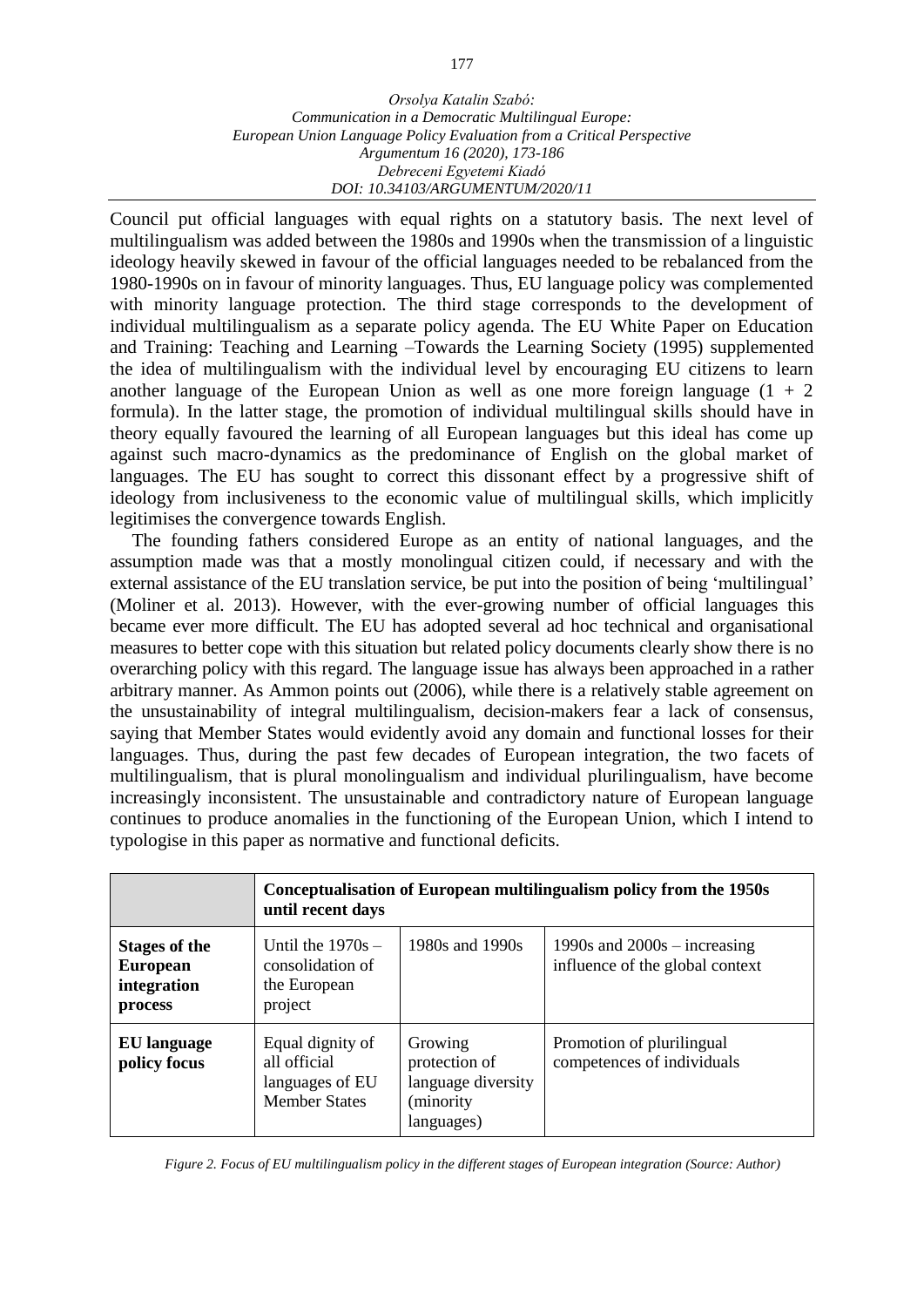## *Normative Deficits*

This paper calls as normative deficits all norm-related contradictions that characterise the EU language policy. Normative deficits include

- contradictory regulations on internal multilingualism;
- precarious minority language protection;
- policy marginalisation;
- legally precarious position of English in the language regime.

Official regulations suggest that European languages with an official status in the Member States enjoy an equal status in the European Union. In reality, however, this equality is challenged by pragmatic solutions adopted by EU institutions, although in EU law sources there is no clear normative basis for determining precisely how many languages should be used in specific contexts. Article 1 of Council Regulation No. 1/1958 stipulates the equality of European languages, while Article 6 states that the institutions of the Community may stipulate in their rules of procedure which of the languages are to be used in specific cases. Article 1 does not explicitly distinguish between official and working languages, meaning that when integral multilingualism mutates into selective multilingualism in practice, any restricted group of languages EU institutions may choose to adopt for their internal work in their rules of procedure, they cannot be referred to as working languages. This paradox led to the rise of the informal linguistic category of commonly used languages or de facto working languages, that is, the languages the institutions may decide to use in their internal work. These languages cannot officially be called working languages, because they are inseparable from the official language category. In absence of well-defined guidelines on which languages to use in specific cases, EU institutions have adopted different patterns of multilingualism, which implies that regulations on internal multilingualism are different, there is little coordination and agreements about the internal language regime are mostly unofficial and/or non-consensual statements.<sup>2</sup> According to Wodak & Krzyzanowski (2013), the adoption of different language practices depends mostly on the functional characteristics of each institution. At the European Parliament, where the key ideology is that of the expression of national standpoints, multilingualism is in most cases driven by the MEPs' need to express their position from a nationally specific standpoint and thus in their national language. The European Commission, on the other hand, is not directly responsible to the national audiences, thus its internal linguistic practices remain guided by ideologies rooted in the principle of internal institutional efficiency and can be summarised as a quest for a common linguistic denominator.

The most crucial aspect of EU norms is the immediate impact they have on EU institutions, Member States and individuals. Given this context, the question arises whether it is acceptable to ask legal subjects to acquire knowledge in a language that they do not fully master, as is the case of those EU citizens whose mother tongue is not among the official and working languages of the Community (Gazzola 2006). This line of thought leads to another critical aspect of European language regulations, that is, the EU's narrow interpretation of the meaning of cultural and linguistic diversity. The European Union acknowledges as official the

 $\overline{a}$ <sup>2</sup> When the European External Action Service (EEAS) as the diplomatic service of the EU was set up in 2010, its website became available to the public in two languages. The internal vacancies continue to require predominantly knowledge of English and French in spite of the fact that Germany has been opposing to the bilingual language regime right from the beginning.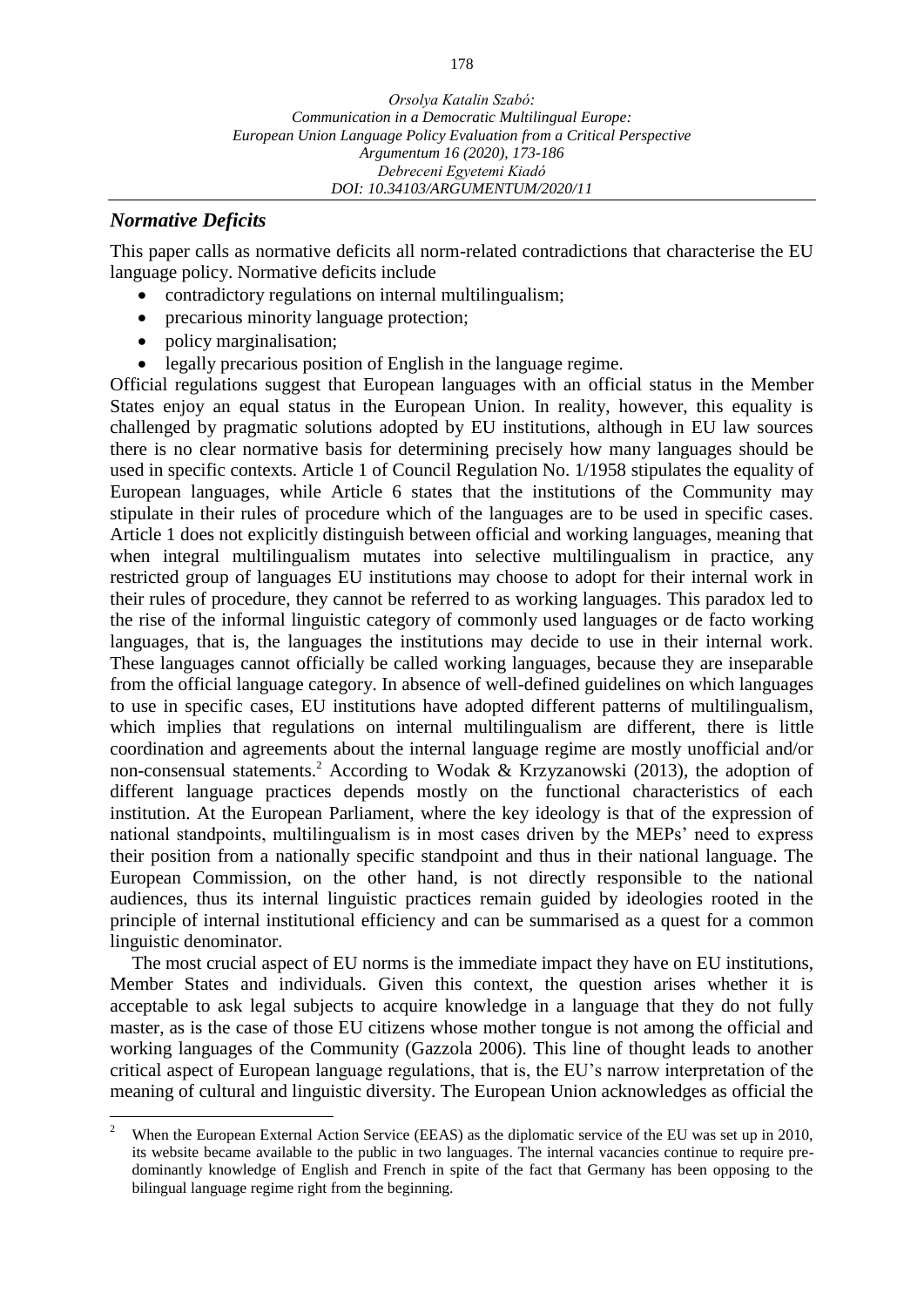national languages of Member States, except for Luxembourgish. There exists, however, a significant contrast between small state languages and big regional languages, as speakers of several big regional tongues outnumber speakers of small state languages.<sup>3</sup> There are approximately sixty minority languages in Europe, taking the definition in the Charter of Regional and Minority Languages into account. Apart from Iceland, minority languages are spoken in all other European countries and their speakers in the EU make up approximately 40-50 million people, roughly 10% of the European population. As the 2008 EP study on multilingualism<sup>4</sup> demonstrates, the European Parliament has been particularly proactive in the protection of regional and minority languages at the EU level. Minority language protection became an issue from the 1980s on, proposing contradictory agendas with other layers of language policy. By means of the supporting normative competence the EU holds in this field, the EP has called on Member States and the European Union itself to take appropriate measures to respect and protect regional and minority languages as well as ethnic minorities in general through a series of resolutions. A separate budget line for minority languages and the foundation of the European Bureau for Lesser Used Languages (EBLUL) were concrete results of this position. The first resolutions were really ground-breaking. The Parliament adopted the Arfé Resolution in 1983. In this earliest document, the EP called on the European Community to review EU and national legislation that discriminates against minority languages as well as to encourage regional and folk cultures in cultural programmes and regional economic projects. The 1987 Kuijpers Resolution laid the groundwork for the adoption of the Charter of Regional and Minority Languages under the auspices of the Council of Europe and called on the Commission to take into account the language of regional and ethnic minorities not only when working out various measures in the field of cultural and educational policy but also in the Community's information publications. The 1994 Killilea Resolution encouraged the inclusion of non-territorial, autochthonous languages (Roma, Sinti, Yiddish) as well as languages spoken on overseas territories belonging to Member States in the measures in favour of minority languages and cultures. Despite the efforts, however, minority language protection started to decline from the 2000s on. In the already mentioned 2008 study, the European Parliament provided a watershed assessment of multilingualism policy and distinguished individual multilingualism from linguistic diversity, calling them conflicting policy agendas. It observed that acquisition-planning activities are influenced and underpinned by harder priorities like economic competitiveness and labour market mobility, while linguistic diversity policy by soft issues like inclusion and human rights, thus individual multilingualism policy is simply more highly prioritised than linguistic diversity policy in terms of concrete actions. There was a similar argumentation in a  $2010$  EP study<sup>5</sup> that revealed that the EU fails to adopt a long-term, overarching interpretation of the meaning of cultural and linguistic diversity and EU linguistic diversity policies are overshadowed by (individual) multilingualism policies. Up until these days, one of the greatest deficiencies of European minority language protection is related to the refusal to ratify the European Charter of Regional and Minority Languages, the only internationally binding legal instrument in the

 $\overline{a}$ 

<sup>3</sup> Following the accession of Malta, Maltese, with approximately 0.3 million speakers, is an official language, whereas Welsh, which is spoken by 0.5 million people in Wales, is not recognised in the EU.

<sup>4</sup> Source: Multilingualism: between policy objectives and implementation, EP Study, 2008

<sup>5</sup> Source: European Parliament Study on Implementing the UNESCO Convention of 2005 in the European Union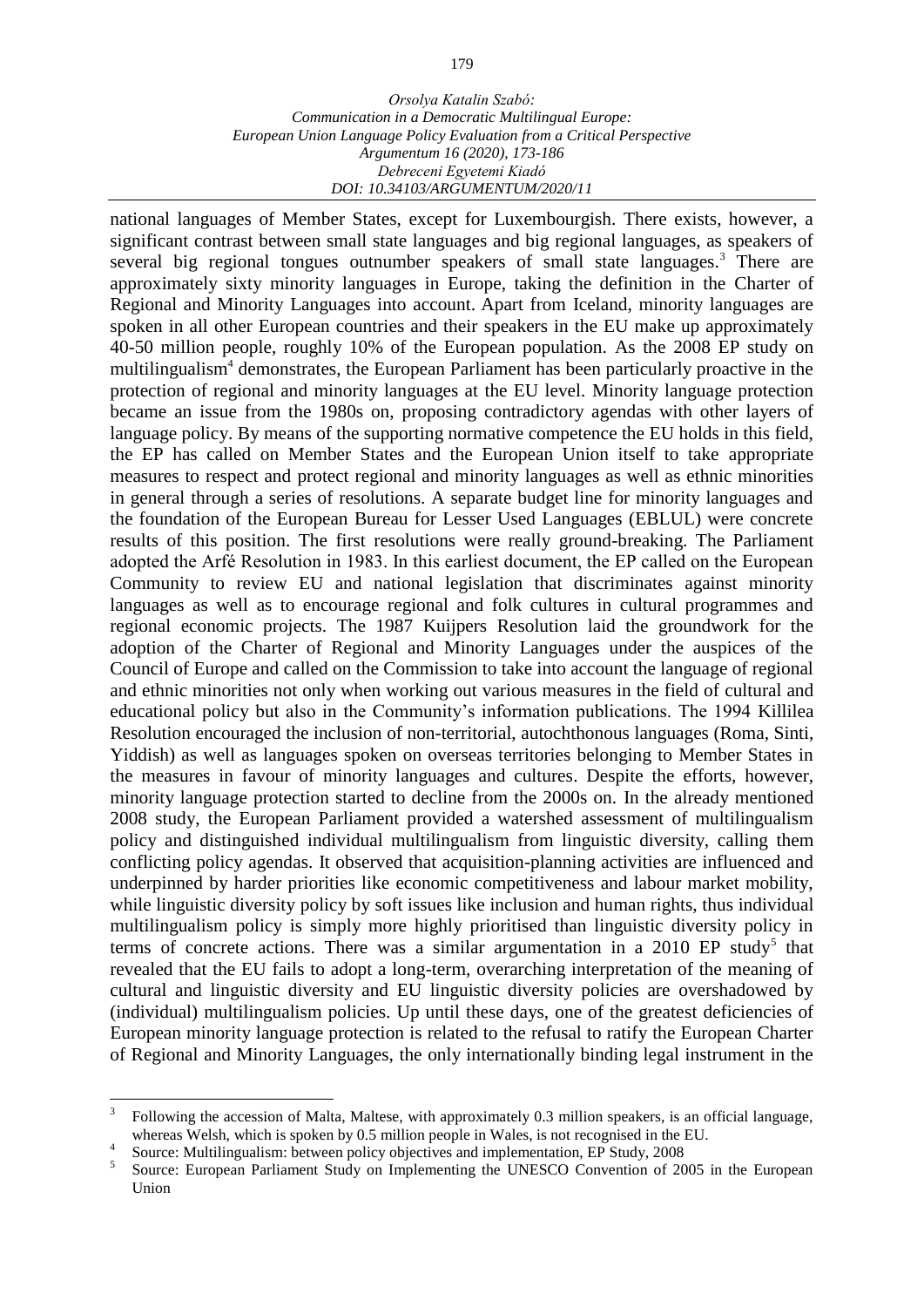world devoted to the protection and promotion of regional and minority languages. Apart from the potential future EU Member States unwilling to ratify (Northern Macedonia), one of the EU's founding states, that is, France has since the beginning been unwilling to accede to the treaty. It seems evident that until there is a comprehensive agreement on the importance of minority language protection shared by all EU Member States, it is difficult to imagine significant breakthrough with this regard.

From a normative point of view, a further dubious element in European language policy is its gradual marginalisation. When it comes to regional and minority languages, Wright (2016) underlines that the decreasing institutional interest is demonstrated by the withdrawal of financial resources. The budget line opened with the intent to provide funding for the promotion of regional and minority languages was suppressed in 2002 after a ruling by the European Court of Justice arguing that it lacked an adequate legal basis. As a result of its demise, regional and minority communities have to apply for funding within the mainstream, where competition is far greater. The European Parliament reiterated the need to specific funding for endangered language communities in its 2013 report on endangered languages but without any concrete result. The two institutional strongholds of European minority language protection, Mercator, a network of research and documentation centres dealing with regional and minority languages in the EU and the European Bureau of Lesser Used Language (EBLUL), battling for the acknowledgement of minority rights, both underwent budget cuts in the years 2000. The EBLUL's operational grant was discontinued in 2007 despite recommendations from the European Parliament. The bureau was further replaced by the European Language Equality Network (ELEN), a non-governmental organisation that has no financial ties with European institutions. The same marginalisation is also true for official languages. After the year 2010, the multilingualism portfolio went from being a separate Commissioner portfolio to just one of the many fields the Commissioner for Education and Culture was responsible for and then eventually faded away under the Juncker and von der Leyen Commissions. Multilingualism appears in European public discourse as a tool to stimulate growth and jobs. Brussels NGOs lobbying for the promotion of linguistic diversity (e.g. Network to Promote Language Diversity (NPLD) strongly condemn this approach saying that an inclusive European language policy must allow for the recognition and equitable organisation of the continent's linguistic diversity. The continuous marginalisation of the area fortifies the subordinate nature of multilingualism policy giving the impression that language policy is not a codified policy area but can be deduced from other policy areas (Krzyzanowski & Wodak 2013).

The final point in this section regards the normatively precarious position of English in the current EU language regime. Naturally, Brexit is a key issue that cannot pass unnoticed in this paper. The 23 June 2016 referendum in the United Kingdom on breaking with the European Union leaves the future of European integration with several question marks. One of the numerous dilemmas that emerge further to Brexit relates to the future of English in the EU. In fact, newspaper headlines a couple of days after the British vote already referred to the European Union's alleged intention to drop English as an official EU language, since it will no longer be the official tongue of any Member State. English is one of the EU's 24 official languages because the United Kingdom identified it as its own official language, but since the UK completed the process to leave the EU, English has practically lost this status as Ireland and Malta have declared Gaelic and Maltese respectively as their official languages for the European Union. However, English is not only a working language in the EU institutions, but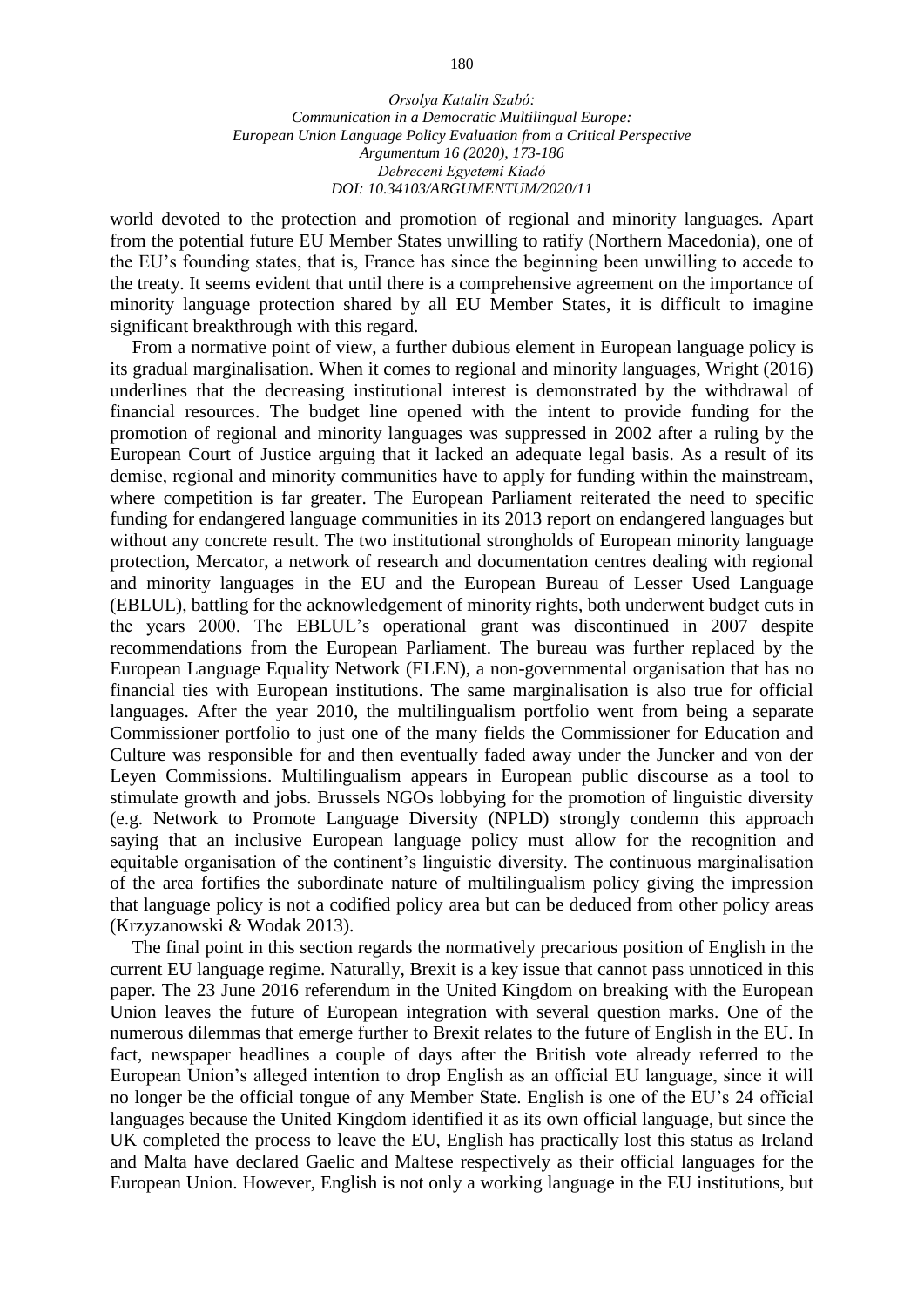it is actually the most frequently used tongue among EU civil servants, as demonstrated – among others – by Forchtner (2014) and Krzyzanowski & Wodak (2010). In order to change the status of English in the current language regime, Council Regulation 1/1958 on official languages has to be changed unanimously by all Member States. Rumours on the possible exclusion of English stirred up indignation among EU public servants who highlight among others that altering language combinations in the EU would necessitate the additional recruitment of translators and interpreters, which could take years to organise.<sup>6</sup> It is evident that English stands on solid foundations within the European language regime, independently of the support of the United Kingdom. However, if English is to remain an official language in the European language regime, its legal background has to be clarified. How may a language play such a pivotal role in EU communication as English without having the necessary legal fundament for such a role not being an official language of any EU Member State?

## *Functional Deficits*

 $\overline{a}$ 

European language policy impacts the functioning of all European institutions to a greater or lesser extent. Nevertheless, Gazzola (2006) highlights that the European Parliament is particularly key from the perspective of language policy since it is the only directly elected body in the EU and as such its transparent functioning is of utmost importance. European Parliament everyday work shows, however, such elements of difficulty as

- ad hoc language selection according to the hierarchy of meeting configurations;
- excessive monolinugalisms hindering transnational dialogue;
- burdensome translation services.

The European Parliament has often been praised for being the only truly multilingual institution in the EU and is considered as the most generous language regime in EU institutions (Kruse & Ammon 2013). Before the eastern enlargement, EP language services did provide direct interpretation and translation into and from all official languages. After the enlargements, however, the Parliament logically had to limit integral multilingualism to what it calls controlled full multilingualism. As laid down in the Parliament's Code of Conduct on Multilingualism, controlled full multilingualism means that while the right of MEPs to use the official language of their choice in Parliament shall be fully respected, resources to be devoted to multilingualism shall be controlled by means of management on the basis of listeners' real needs (Gazzola 2006).<sup>7</sup> Furthermore, the EP states in its rules of procedure that although all Parliament documents shall be drawn up in the official languages and in the plenary all Members of the EP have the right to speak and to be addressed in all official languages, in smaller-scale meetings (committees, delegations) only official languages used and requested by the members and substitutes of that committee or delegation shall be used. The above lays the groundwork for language selection according to the hierarchy of meeting configurations. In informal working groups or in sessions of special committees, negotiation is primarily

<sup>6</sup> Source: [https://www.euractiv.com/section/languages-culture/news/english-will-remain-an-official-language](https://www.euractiv.com/section/languages-culture/news/english-will-remain-an-official-language-of-the-eu/)[of-the-eu/](https://www.euractiv.com/section/languages-culture/news/english-will-remain-an-official-language-of-the-eu/)

<sup>7</sup> Controlled multilingualism model is based on the systematic adoption of management correctives such as biactive interpretation, greater use of pivot languages, remote interpretation or the employment of external freelance linguistic staff.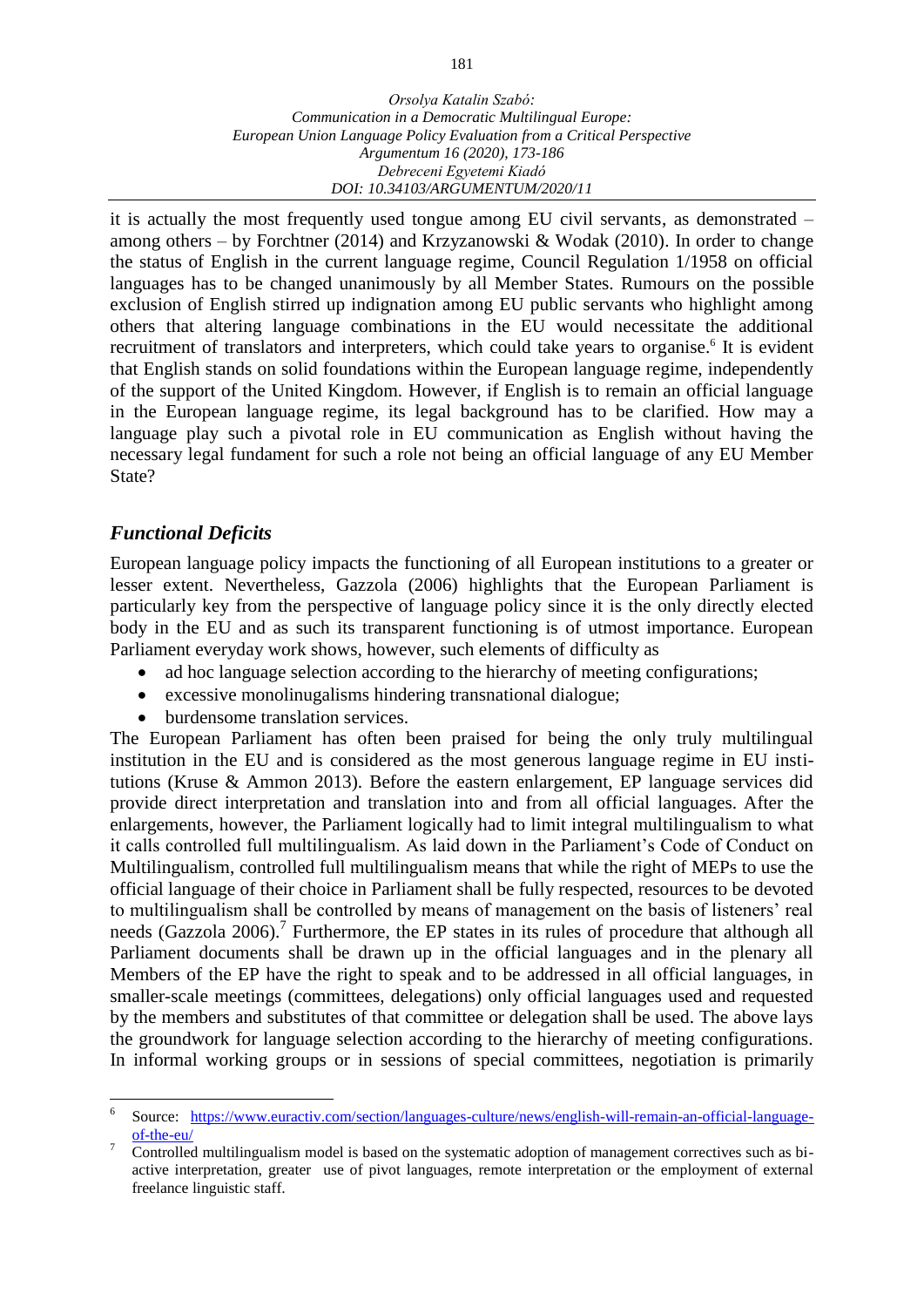conducted in bigger European languages, particularly in English. The importance of smallscale meetings is, however, particularly high because 'real work' does not take place in the plenary sessions but rather in the meetings of the numerous committees and working groups that shape the parliamentary decision-making process (Gazzola 2006).

The previous line of thought takes us to another critical element, that is, the lack of multilingual skills among constituting members of the European Parliament. Kraus (2008) summarizes this aspect in an exhaustive manner. For the MEPs theoretically no specific foreign knowledge is required to carry out their duties. But in practice, an MEP can hardly represent public interest if he or she does not possess the language skills to actively participate in the decision-making process. Since translations usually arrive late, a Member of Parliament who wants to be informed on the issues to be discussed in advance of political decisions is advised to speak some bigger European languages in order not to suffer disadvantages within the institutional communication network of the EU. The European Parliament should in theory be the main forum of political discussion on current EU issues but in practice, it has a rather weak profile as a public forum for developing transnational political discourse. This is also connected with the problem of language barriers since it is not easy to imagine how a lively political debate could be conducted in twenty-four or more languages (the European Parliament also uses third-country languages). Instead of a transnational dialogue, the result is plenary sessions made up of brief statements delivered as monologues, highlighting mostly national points of view in national languages.

As a final point I would like to share a few thoughts about translation services in the EU which employs the greatest number of translators and interpreters among political organisations in the world. The European Parliament and the European Court of Justice, whose interpreting services are combined, employ 500 permanent and 2,700 freelance interpreters, and 300-400 of them are engaged each day. (Ammon 2012) Despite these incredible efforts to work transparently, translation in the EU and in the European Parliament in particular, is subject of much criticism. Critical aspects of EU translation services were highlighted by empirical research carried out by numerous authors, including Ammon (2012), Fischer (2012), Gazzola (2006) Kraus (2008), Kruse & Ammon (2013) Krzyzanowski & Wodak (2013). Delays in the translation of working documents necessary for the work of MEPs are examples of such complaints. When it comes to oral interpretation, services are often described as confusing and fuzzy. Most of the time interpreters are required to work from and into their mother tongue, which leaves much space for misunderstandings and translation mistakes. There is also a difference in terms of quality between interpretation to and from bigger and smaller languages. The latter are mostly translated through a relay language, which also increases the feeling for the speakers of those languages of being disadvantaged. The interpretation service aims to create the necessary circumstances for all EU Members of Parliament to use their mother tongue for their speeches. When using their mother tongue, however, some parliamentarians might also have a hidden agenda: disguised as a transparent action, some MEPs might want to speak their national language in order to postpone votes in the plenary and thus manipulate EU decision-making process.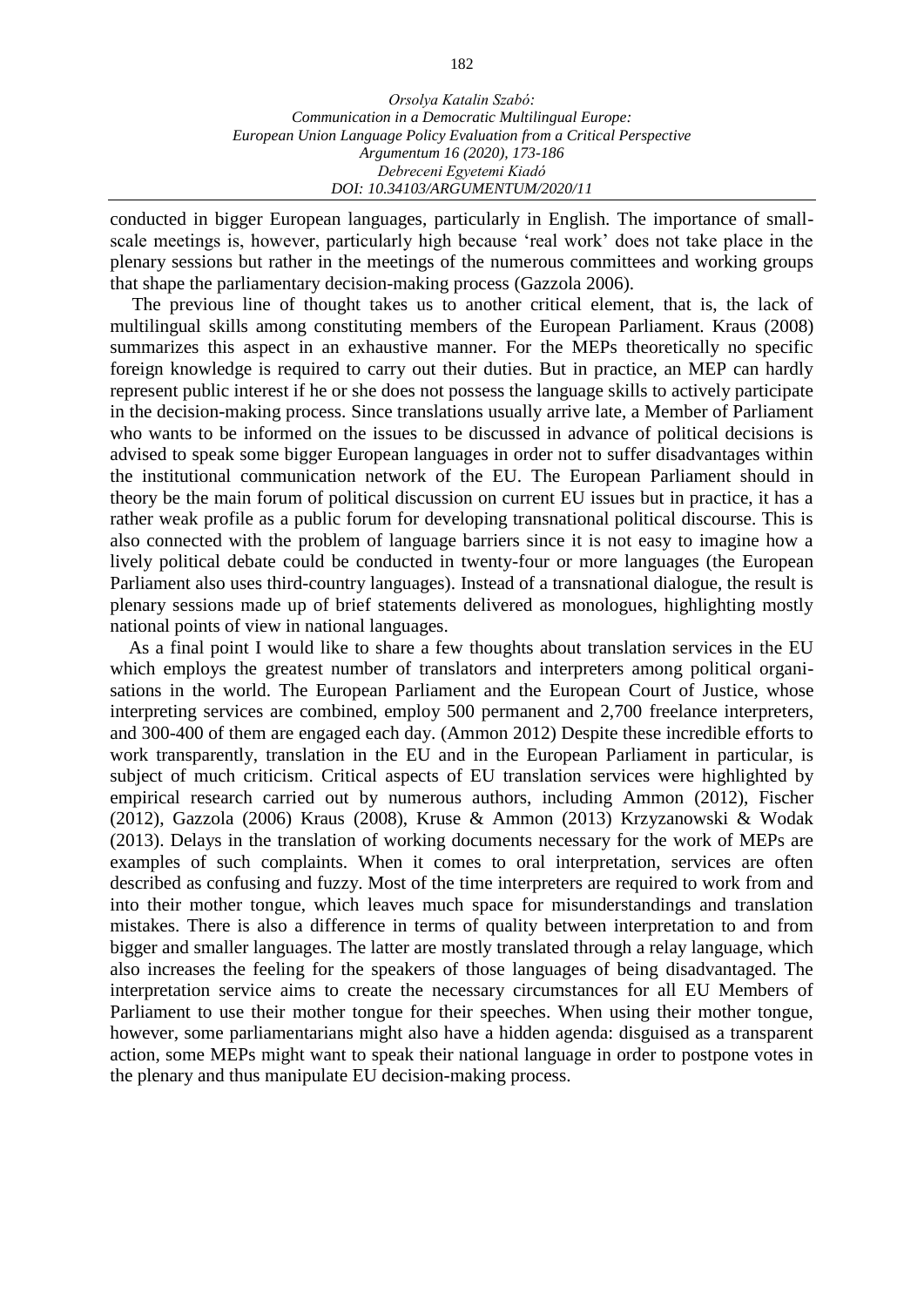#### **Discussion**

Regional integration disrupts the link between language and territory and new forms of speech communities come into existence. The European Union is a particularly exciting and complex example to this phenomenon. It has been outlined previously that the current EU language regime produces (normative) anomalies and (functional) difficulties day by day, resulting in the implicit use of a limited group of languages, in particular that of English, without sufficient legal basis for such a choice. While the status of national languages still stir up strong emotions in Europe, in EU circles the regular use of English led to a nativisation process, pointing towards the potential evolution of an endonormative Euro-specific English variety (Mollin 2006). The idea of a single working language is not at all irrational. It would reduce the language handicap of most EU officials that would only need to develop competence in one foreign language. In addition, the withdrawal of the United Kingdom from the EU would further facilitate the appropriation of the language. The detachment of English from the Anglo-Saxon community means that the language acts less as an agent for cultural transmission and more as a tool of communication. As such, when compared to other European languages used for internal communication, Euro-English could come nearest to the notion of an auxiliary language by putting all participants of communication on a par (Li 2003). We can assume that while adopting Euro-English for intra-institutional communication, the EU would be able to concentrate resources on multilingualism at the external level of communication, that is, towards its citizens. This would not only be an efficient and costeffective solution but could also be more acceptable politically, considering the new circumstances created by Brexit, whereby none of the Member States has English as its designated official language.

Overall, European language policy is a highly complex issue. As a policy field that incites strong and contrasting emotions in a continent where the politicisation of languages finds its historical roots, it is still a taboo in EU circles. The result is a language regime producing normative and functional deficits. Language protection policy for regional and minority languages has been literally decommissioned. The European Commission seems increasingly eager to further the strategic, political and economic aspects of language learning as a tool to promote global competitiveness despite the European Parliament's periodic attempts to call for more inclusivity. The consistent and explicit management of the different stages of policy formation could have led to a scenario in which the rise of individual multilingual competences would have allowed a gradual and planned reduction of working languages at the institutional level with a view to overcoming national barriers. Instead, an unbalanced and incoherent structure has developed. The institutional arrangements of plural monolingualisms have led European institutions to make compromises that weaken the coherence of inclusive language policies. It seems beyond question that EU decision-makers should explicitly address questions pertaining to EU language policy within the framework of a coordinated and comprehensive policy reshuffle. However, any attempt to make a reform should necessarily go hand in hand with the regularisation of the status of English in the European language regime.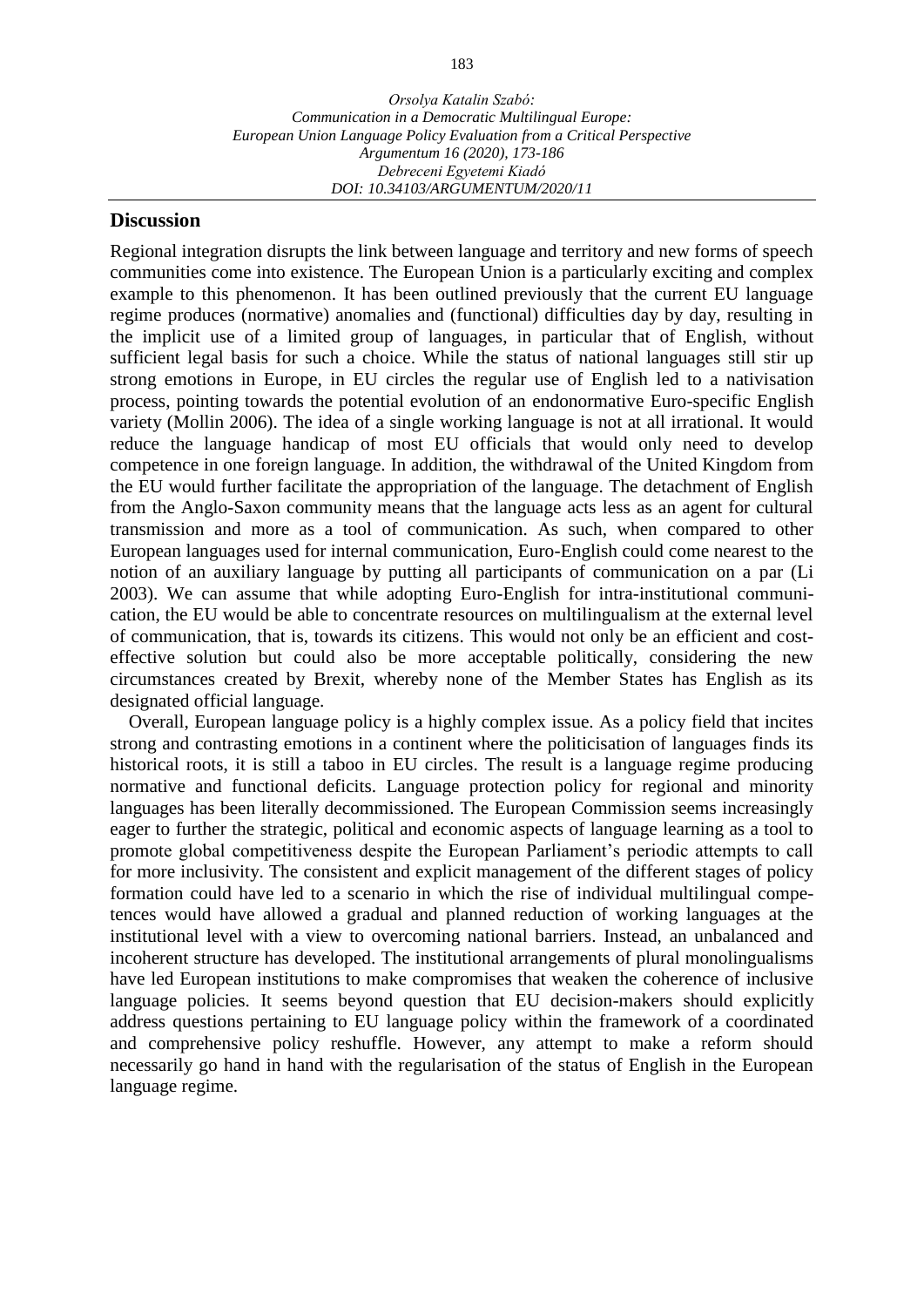## **References**

- Ahn, E. (2007): *A region divided/united: Language policy developments in the European Union.* Conference paper prepared for the European Union Studies Association. Retrieved 10 December 2019 from<http://aei.pitt.edu/7679/1/ahn-e-05h.pdf>
- Ammon, U. (2006): Language conflicts in the European Union. *International Journal of Applied Linguistics* 16 (3). <https://doi.org/10.1111/j.1473-4192.2006.00121.x>
- Ammon, U. (2012): Language policy in the European Union. In: Spolsky, B. (ed.): *Cambridge Handbook of Language Policy.* Cambridge: Cambridge University Press, 570– 591. <https://doi.org/10.1017/CBO9780511979026.034>
- Blommaert, J. (2005): Language policy and national identity. In Ricento, T. (ed.): *An Introduction to language policy, theory and method.* Malden: Wiley-Blackwell.
- Fischer, M. (2010): Language (policy), translation and terminology in the European Union. In: Thelen, M. et al. (eds.): *Terminology in everyday life.* Amsterdam: John Benjamins Publishing Company, 21–34. <https://doi.org/10.1075/tlrp.13.03fis>
- Fishman, J. (2005): Language policy and language shift. In: Ricento, T. (ed.): *An introduction to language policy: theory and method.* Malden: Wiley-Blackwell, 311–328.
- Forchtner, B. (2014): Multilingualism in the European Commission: Combining an observer and participant perspective In: Unger, J. W. et al. (eds.): *Multilingual encounters in Europe's institutional spaces.* London & New York: Bloomsbury, 147–170.
- Gazzola, M. (2006): Managing multilingualism in the European Union: Language policy evaluation for the European Parliament. *Language Policy* 5 (4), 393–417. <https://doi.org/10.1007/s10993-006-9032-5>
- Gazzola, M. & Grin, F. (2013): Is ELF more effective and fair than translation? An evaluation of the EU's multilingual regime. *International Journal of Applied Linguistics* 23 (1), 93– 107. <https://doi.org/10.1111/ijal.12014>
- Gazzola, M. (2014): *Language policy and linguistic justice in the European Union.* The socio-economic effects of multilingualism ELF Working Paper No. 15, Observatory "Economics-Languages-Training". University of Geneva (2014).
- Kiljunen, K. (2004): *The European Constitution in the Making. Centre for European Studies.* Retrieved 11 February, 2016 from [http://aei.pitt.edu/32581/1/20.\\_EU\\_Constitution.pdf](http://aei.pitt.edu/32581/1/20._EU_Constitution.pdf)
- Kloss, H. (1969): *Research possibilities on group bilingualism: A report.* International Center for Research on Bilingualism. Canada.
- Kraus, P. A. (2008): *A Union of Diversity. Language, identity and polity-building in Europe.* Cambridge: Cambridge University Press. <https://doi.org/10.1017/CBO9780511491993>
- Kroon, S. (2003): Europos Sajungos directyva kalbos politicos kurimo pavyzdys daugiakalbeje Lietuvoje. In: Totoraitis, R. et al. (eds.): *Mano ir Tavo salis Lietuva.* Vilnius: Kronta, 15–26.
- Kruse J. & Ammon U. (2013): Language competence and language choice within EU institutions and their effects on national legislative authorities. In: Berthoud, A.-C. et al. (eds.): Exploring the dynamics of multilingualism: the DYLAN project. Amsterdam: John Benjamins, 155–176.<https://doi.org/10.1075/mdm.2.08kru>
- Krzyżanowski, M., & Wodak, R. (2013): Dynamics of multilingualism in post-Enlargement EU institutions: perceptions, conceptions and practices. In: Berthoud, A.-C. et al. (eds.): Exploring the dynamics of multilingualism: the DYLAN project. Amsterdam: John Benjamins, 205–231.<https://doi.org/10.1075/mdm.2.10krz>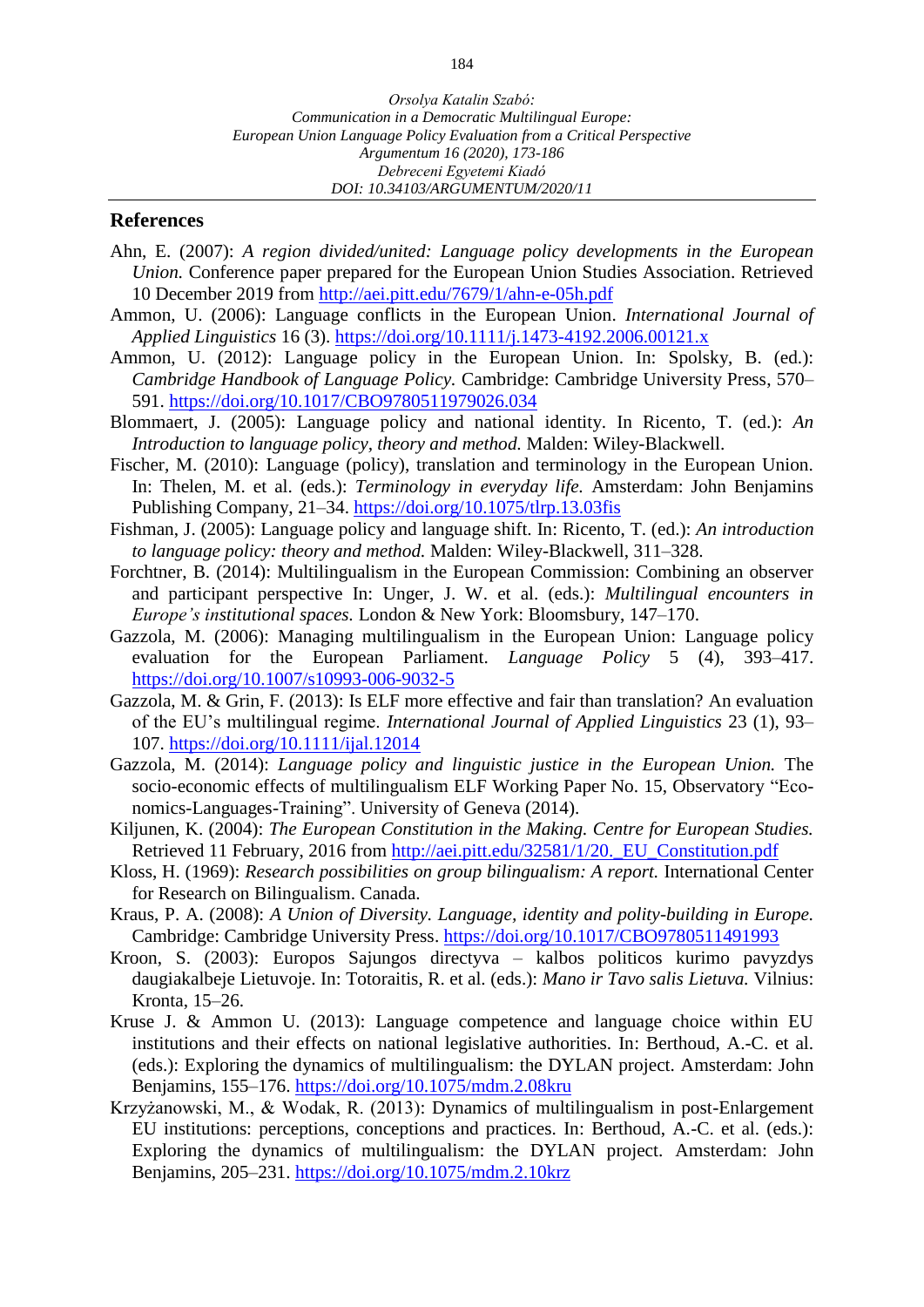- Krzyżanowski, M., & Wodak, R. (2010): Hegemonic multilingualism in/of the EU institutions: An inside-outside perspective on the European language policies and practices. In: Hülmbauer, C. et al. (eds.): Mehrsprachigkeit aus der Perspektive zweier EU-Projekte: DYLAN Meets LINEE. Frankfurt: Peter Lang, 115–135.
- Li, D. C. S. (2003): Between English and Esperanto: What does it take to be a world language? *International Journal of the Sociology of Languge* 164, 33–63. <https://doi.org/10.1515/ijsl.2003.055>
- Moliner, O., Vogle, U. & Hüning, M. (2013): Europe's multilingualism in the context of a European culture of standard languages. In: Berthoud, A.-C. et al. (eds.): Exploring the dynamics of multilingualism: the DYLAN project. Amsterdam: John Benjamins, 407–428. <https://doi.org/10.1075/mdm.2.19mol>
- Mollin, S. (2006): *Euro-English. Assessing Variety Status.* (Language in Performance 33) Tübingen: Narr.
- Moravcsik, A. (2004): Is there a democratic deficit in world politics? A framework for analysis. *Government and Opposition* 39 (2), 336–63. [https://doi.org/10.1111/j.1477-](https://doi.org/10.1111/j.1477-7053.2004.00126.x) [7053.2004.00126.x](https://doi.org/10.1111/j.1477-7053.2004.00126.x)
- Wright, S. (2016): *Language policy and language planning. From nationalism to globalisation.* UK: Palgrave Macmillan.

#### **Online sources**

Council Conclusions on investing in education and training — a response to Rethinking Education: Investing in skills for better socio-economic outcomes and the 2013 Annual Growth Survey, 2013. Retrieved 1 November 2019 from [http://eur-lex.europa.eu/legal](http://eur-lex.europa.eu/legal-content/EN/TXT/?uri=celex:52013XG0305(01))[content/EN/TXT/?uri=celex:52013XG0305\(01\)](http://eur-lex.europa.eu/legal-content/EN/TXT/?uri=celex:52013XG0305(01))

Endangered languages and linguistic diversity in the European Union, 2013. Retrieved 23 April 2014 from

[http://www.europarl.europa.eu/RegData/etudes/note/join/2013/495851/IPOL-](http://www.europarl.europa.eu/RegData/etudes/note/join/2013/495851/IPOL-CULT_NT(2013)495851_EN.pdf)[CULT\\_NT\(2013\)495851\\_EN.pdf](http://www.europarl.europa.eu/RegData/etudes/note/join/2013/495851/IPOL-CULT_NT(2013)495851_EN.pdf)

English will remain an official language of the EU, 2016. Retrieved the 2 January 2017 from [https://www.euractiv.com/section/languages-culture/news/english-will-remain-an-official](https://www.euractiv.com/section/languages-culture/news/english-will-remain-an-official-language-of-the-eu/)[language-of-the-eu/](https://www.euractiv.com/section/languages-culture/news/english-will-remain-an-official-language-of-the-eu/)

Eur-Lex, accessed 24 May 2014<https://eur-lex.europa.eu/oj/direct-access.html>

European Charter of Regional or Minority Languages Strasbourg, 5.XI.1992. Retrieved 1 March 2015 from

<http://www.coe.int/en/web/conventions/full-list/-/conventions/rms/0900001680695175>

European Parliament Code of Conduct on Multilingualism, 2014. Retrieved 23 October 2016 from [http://www.europarl.europa.eu/pdf/multilinguisme/coc2014\\_en.pdf](http://www.europarl.europa.eu/pdf/multilinguisme/coc2014_en.pdf)